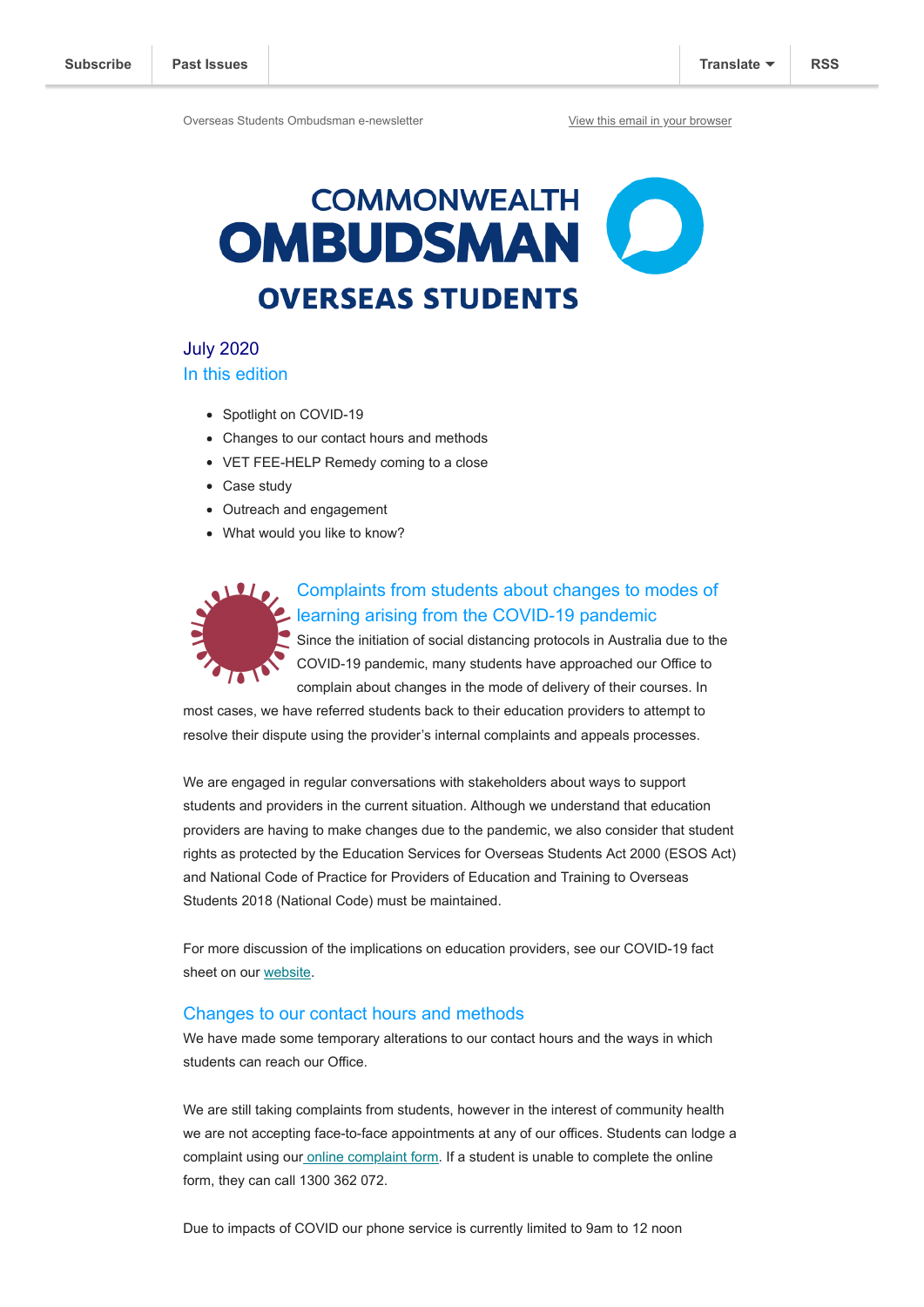### VET FEE-HELP Remedy coming to a close

Under the redress measures, we assess complaints and decide whether we will make recommendations to the Department of Education, Skills and Employment (the department) to remove individual VET FEE-HELP debts.

More information on how to contact our Office can be found on our [website](https://www.ombudsman.gov.au/contact).

Under current legislation, the redress measures will be only be available for students who make a complaint to our Office before 31 December 2020.

Some overseas student education providers have networks that can help promote these measures to vulnerable groups, including those that may not be aware they can apply to have their VET FEE-HELP debts re-credited if they are assessed as being wrongly accrued. We have developed two posters for this campaign that can be accessed from the links below:

- [VET FEE-HELP campaign poster](https://www.ombudsman.gov.au/__data/assets/pdf_file/0017/111059/VET-FEE-HELP-Poster-Design_Final.pdf)
- [Indigenous VET FEE-HELP campaign poster](https://www.ombudsman.gov.au/__data/assets/pdf_file/0016/111058/VSL-Indigenous-Artwork-Poster.pdf)

If you can help with promoting the measures, please forward these posters to your networks and put them up in public locations in your organisation.

If you have any questions please email us at VET.StudentLoans@ombudsman.gov.au

#### Case Study

A student\* studying personal training contacted us about an issue with their fee schedule. The student had made a request to their provider to move from term pre-payment to a monthly payment plan and if this could not be accommodated, to be able to transfer to another provider.

The student told us their provider had refused to accommodate either request and contacted us for assistance. The student shared their correspondence with the provider over a period of two months, which indicated some misunderstandings and miscommunication between the student and provider.

We advised the student that their provider did not have to provide a hard copy release letter as this would be completed in an online system and that if the student wished to transfer courses they would need to obtain an offer letter from another provider and attach this to their enrolment transfer request. We also advised that we do not usually investigate a complaint unless a student has exhausted the internal complaints and appeals process of their provider.

As the student had not yet made a formal complaint to their education provider, we suggested they do this. We finalised the student's complaint but provided guidance about how they could request a written decision from their provider.

A short time later we received further communication from the student advising that our advice enabled them to discuss the issue with their provider and that the provider had agreed to the payment instalment plan they had requested.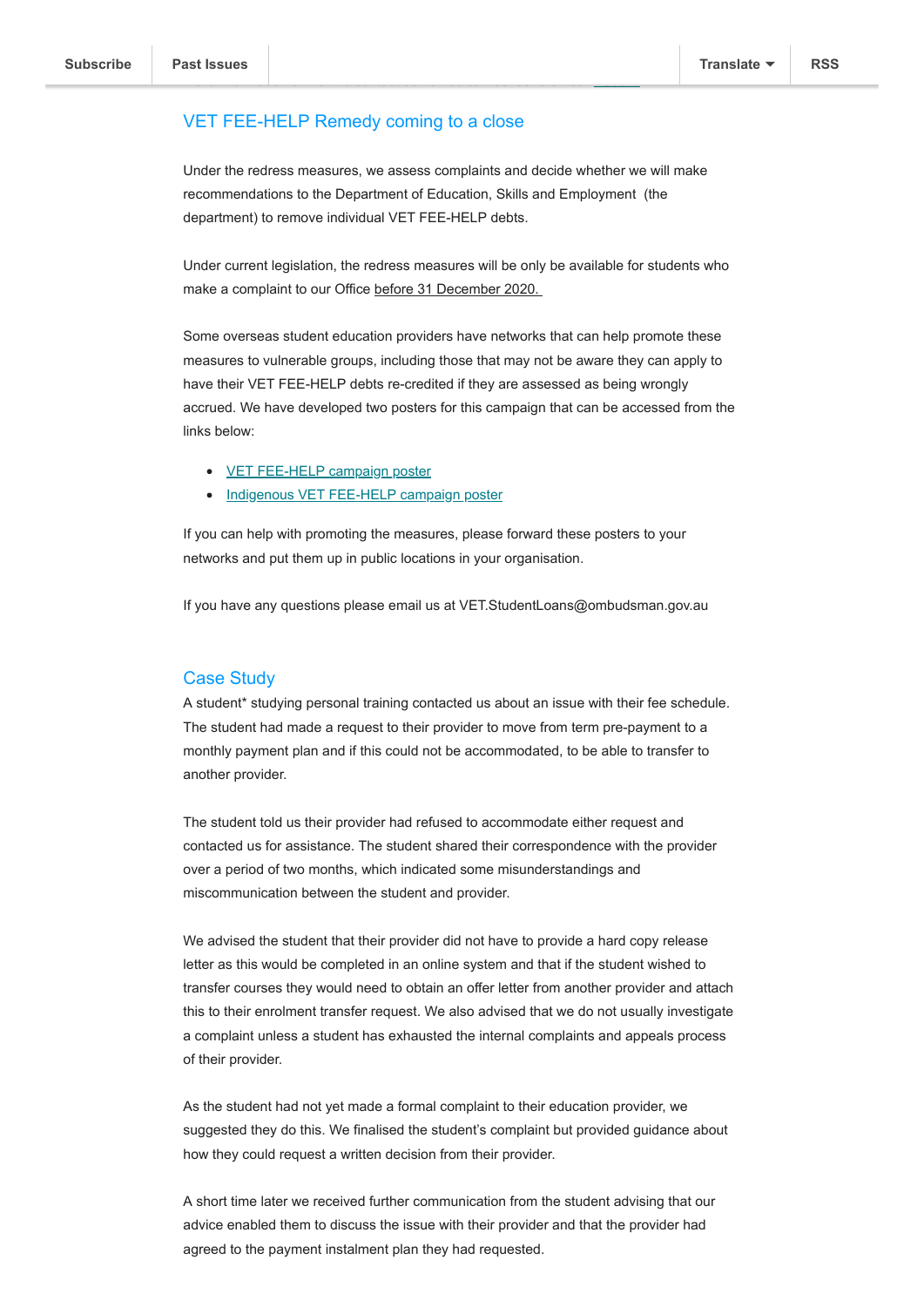that the provider should have advised the student of their right to make an internal complaint at an earlier stage once it became clear that the student was unhappy with their decision. If the provider had given the student information about how to access the internal complaint process, the issue may have been resolved sooner and avoided the need for the student to contact our Office.

While we were able to assist the student to achieve the outcome they desired, we noted

This case highlights the importance of having clear and easily accessible complaint handling processes.

\*Identifying information changed for privacy purposes.

## Outreach and engagement



#### Complaint Management Workshops

In early 2020 we delivered 21 Better Practice in Complaint Management workshops to private education providers in Melbourne, Sydney, Brisbane and Adelaide. Scheduling of workshops has now been suspended due to the social distancing measures and travel restrictions associated with COVID-19. We look forward to recommencing our program of workshops once

restrictions are lifted. We are looking into alternative means of delivering the workshops, including using online tools.

#### What would you like to know?

We are here to help you and we hope our newsletter is useful for your organisation. Please let us know if there is anything you would like to learn more about, such as the role of the Ombudsman, or how to better manage complaints. Or is there an area of the National Code or ESOS Act you think our complaint experience may shed light on? Please write to us at overseas.students@ombudsman.gov.au and let us know your questions.

More information is available at ombudsman.gov.au.



Please note: This document is intended as a guide only. For this reason, the information should not be relied on as legal advice or regarded as a substitute for legal advice in individual cases. To the maximum extent permitted by the law, the Commonwealth Ombudsman is not liable to you for any loss or damage suffered as a result of reliance on this document. For the most up-to-date versions of cited Acts, please refer to the [Federal Register of Legislation](https://www.legislation.gov.au/Browse/ByTitle/Acts/InForce/0/0/Principal).

Copyright © 2020 Office of the Commonwealth Ombudsman, All rights reserved.

**Our mailing address is:** Commonwealth Ombudsman GPO Box 442 Canberra, ACT 2601 Australia